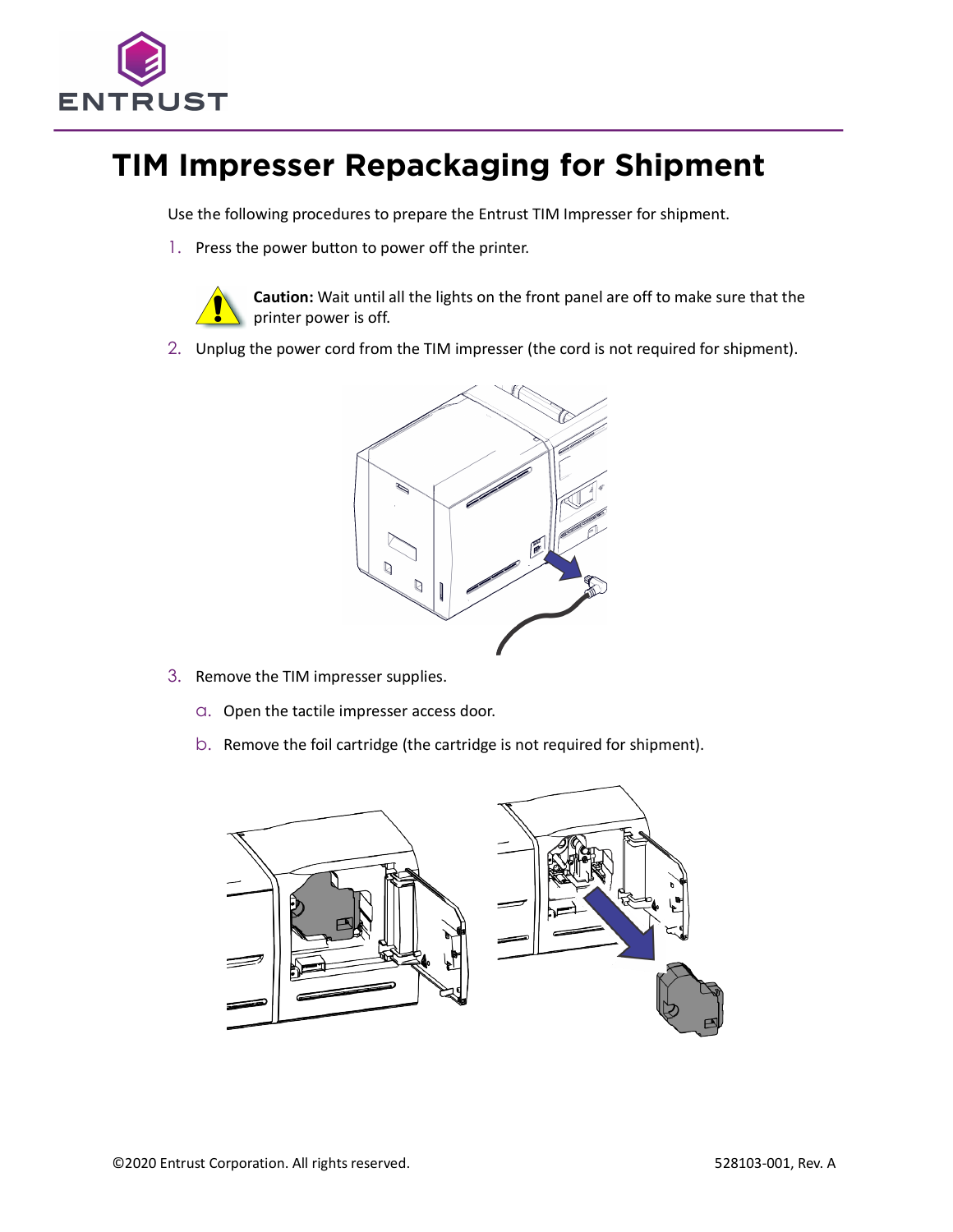- 4. Remove the TIM impresser from the printer.
	- a. Reach inside the TIM impresser towards upper front section and push in on the release latch.
	- b. Pull out the TIM impresser from the printer.
	- c. Close the TIM impresser access door.



- 5. Pack the TIM impresser.
	- a. Place the TIM impresser on the folding container and close the sides of the container.